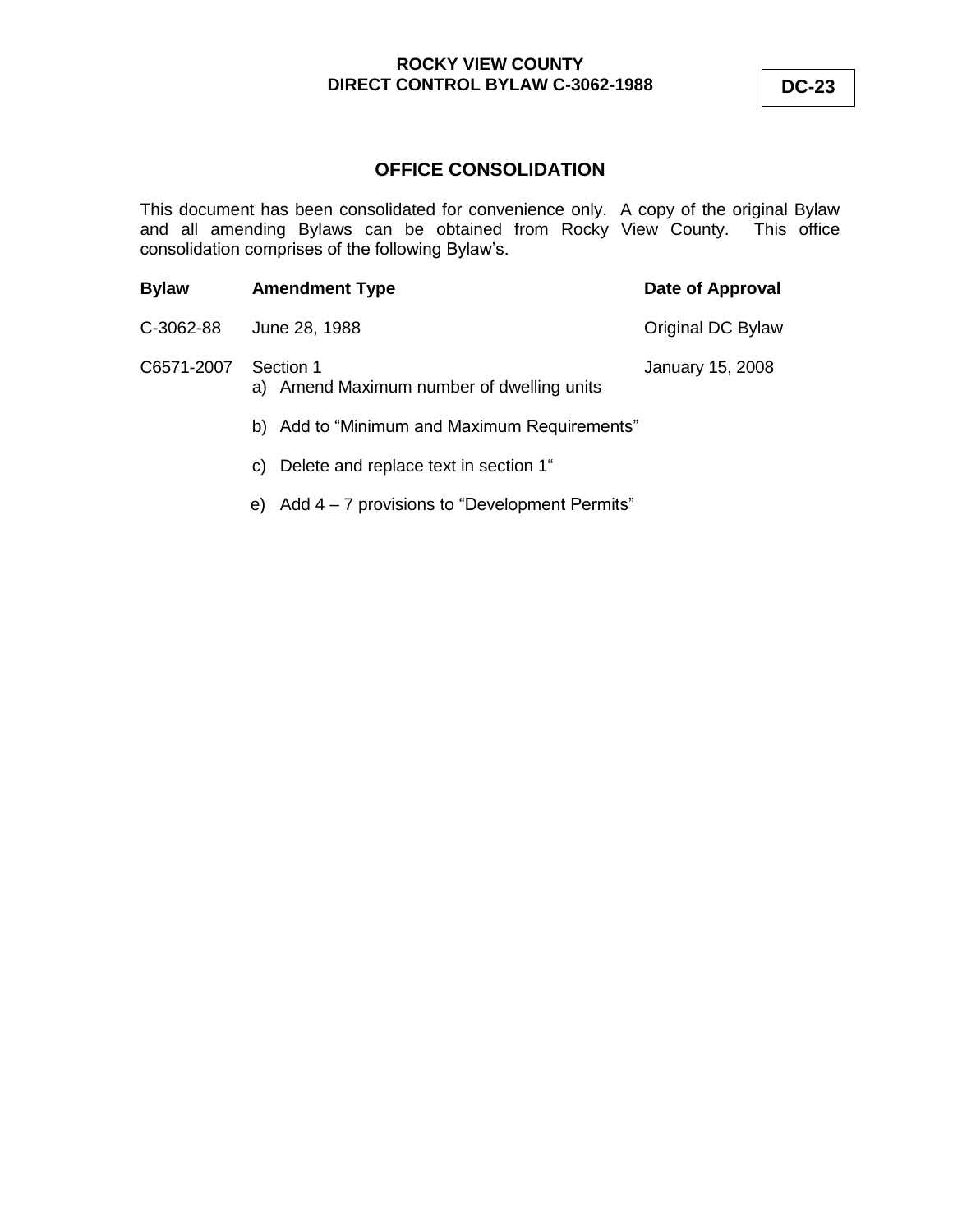# **DIRECT CONTROL BYLAW REGULATIONS**

1. That Section 22.0.0 Direct Control District Land Use Rules of Bylaw C-1725-84 be amended by adding the following:

### **List of Permitted Uses**

- Accessory buildings, dwellings attached
- Private recreational uses such as but not limited to, volleyball, tennis, swimming pool, putting greens.

# **Minimum and Maximum Requirements**

- Maximum number of dwelling units 30
- Maximum number of attached units 4 side by side
- Minimum number of parking stalls 2 per dwelling unit
- Minimum width of internal paved roads  $-6.7$  metres (22 feet)
- Maximum height of dwelling units 10 metres (32.81 feet)
- Minimum total floor area of a dwelling unit 140 sq.m (1.507 sq. ft)
- Maximum height of accessory buildings 5.5 metres (18.04 feet)
- Minimum setback from building to property line –8m (applying to units 25-30 only)
- Exterior finish:
	- (a) earthtone colours
	- (b) pre-finished cedar siding
	- (c) brick
	- (d) stucco and cedar siding
- Roof:
	- (a) shakes
	- (b) tiles (clay, steel, aluminum, concrete)

The exterior finish of the buildings shall be similar to the existing buildings within the Direct Control Bylaw area.

#### **Staging of development shall be as follows:**

- 1. No development shall occur until a water source is confirmed to be available, and water membership units are purchased, from a registered, approved, communal water service provider, and all necessary easements are registered and service valves are installed, to the satisfaction of the water provider and the Municipality.
- 2. No development shall occur until approval from Alberta Environment on the type of sanitary sewer system and its design has been received.
- 3. Construction of internal roads and buildings may occur after # 2 and #2 above have been finalized, subject to any other Municipal requirements being satisfied.